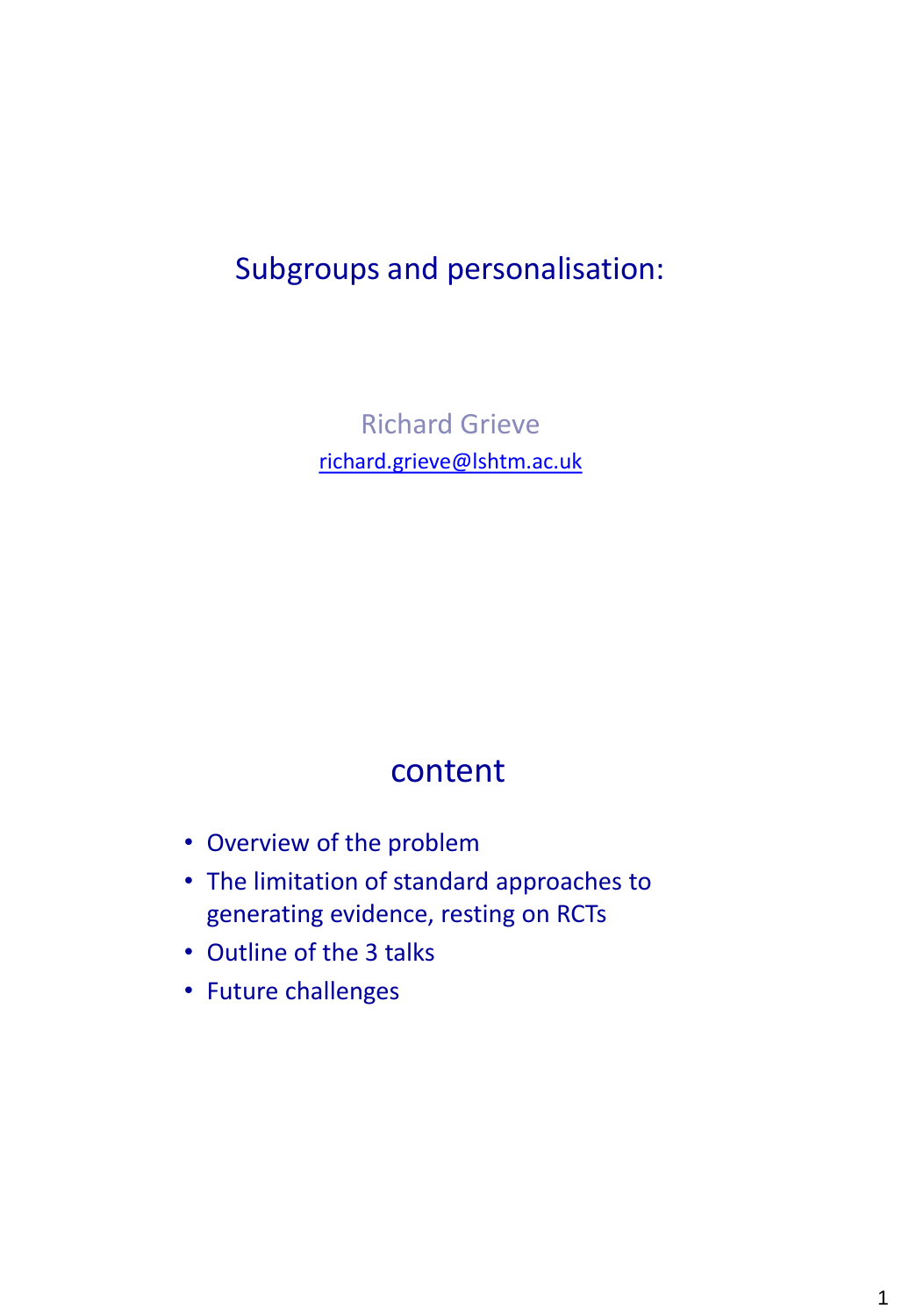# Towards personalization, why

- Drive to better target treatment for individual patients
- This is described as stratified, precision, or personalised medicine
- Right treatment for right patient at the right time
- Clinical decision-makers intend to practice personalisation
- Interest in estimating heterogeneity of treatment effects (THE)
- Thrombolysis for acute stroke can improve or harm
- Want to find 'true' positives
- If 'miss' subgroups waste resources, minimise 'false' negatives
- See Espinoza et al, 2014

# The problem - multiplicity

3

4

- Concerns about overfitting and multiple-testing
- 20 tests, will judge 1 as 'statistically significant' just by chance
- Star sign 'found' modify effect aspirin after MI (see Horton 2001)
- If we do not take account of the number subgroups tested when selecting and estimating subgroup effects
	- Estimates of differences between subgroups over-estimated…
	- uncertainty in these estimates will be under-estimated
	- Concerns about falsely identifying subgroups (minimize false positive)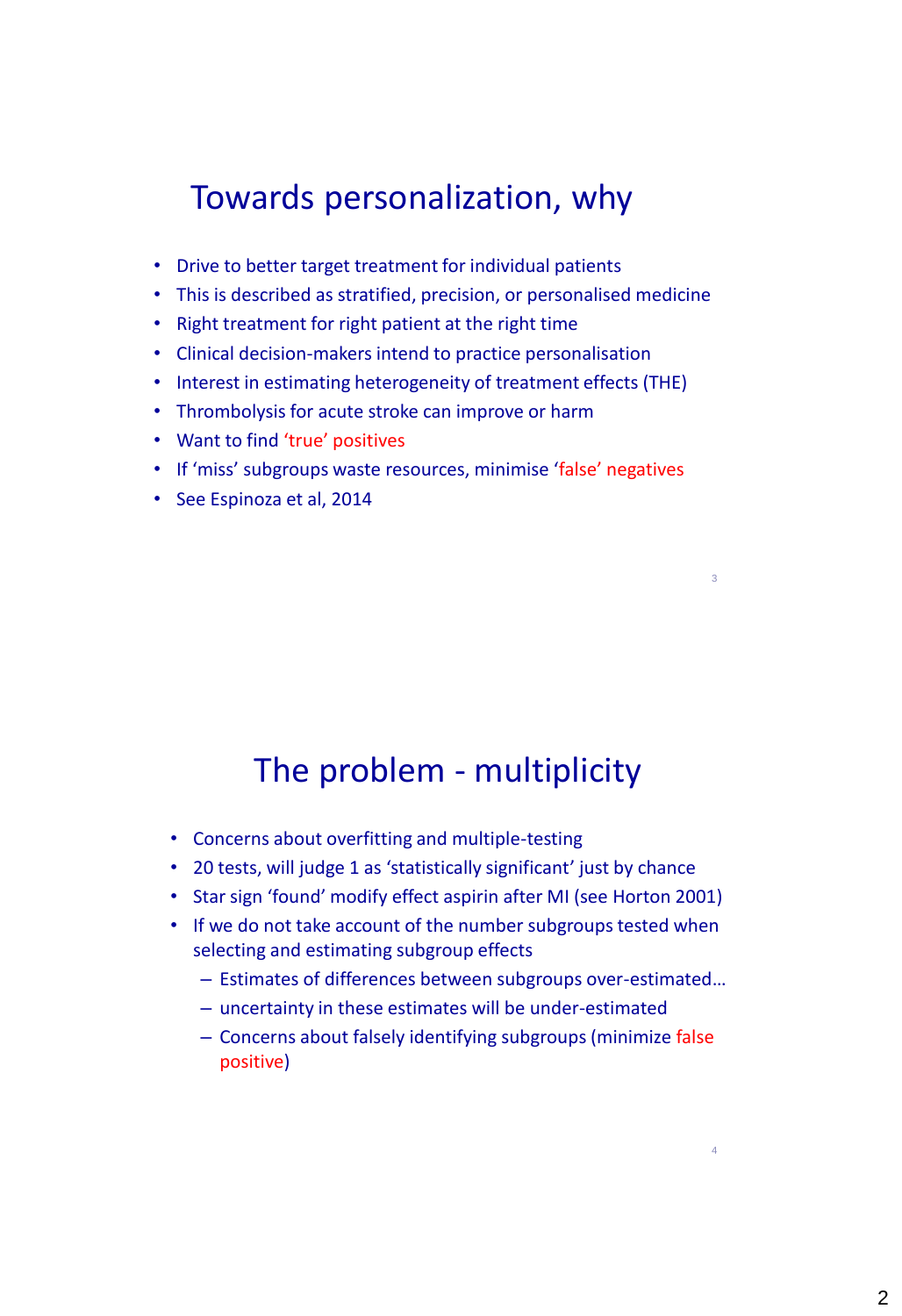### The concern about false positives



# Summary of problem

|       |                  | <b>Truth</b>                         |                                                       |
|-------|------------------|--------------------------------------|-------------------------------------------------------|
|       |                  | <b>Hetero</b>                        | <b>No Hetero</b>                                      |
| Claim | <b>Hetero</b>    |                                      | <b>FALSLEY</b><br><b>IDENTIFY</b><br><b>SUBGROUPS</b> |
|       | <b>No Hetero</b> | <b>MISS TRUE</b><br><b>SUBGROUPS</b> |                                                       |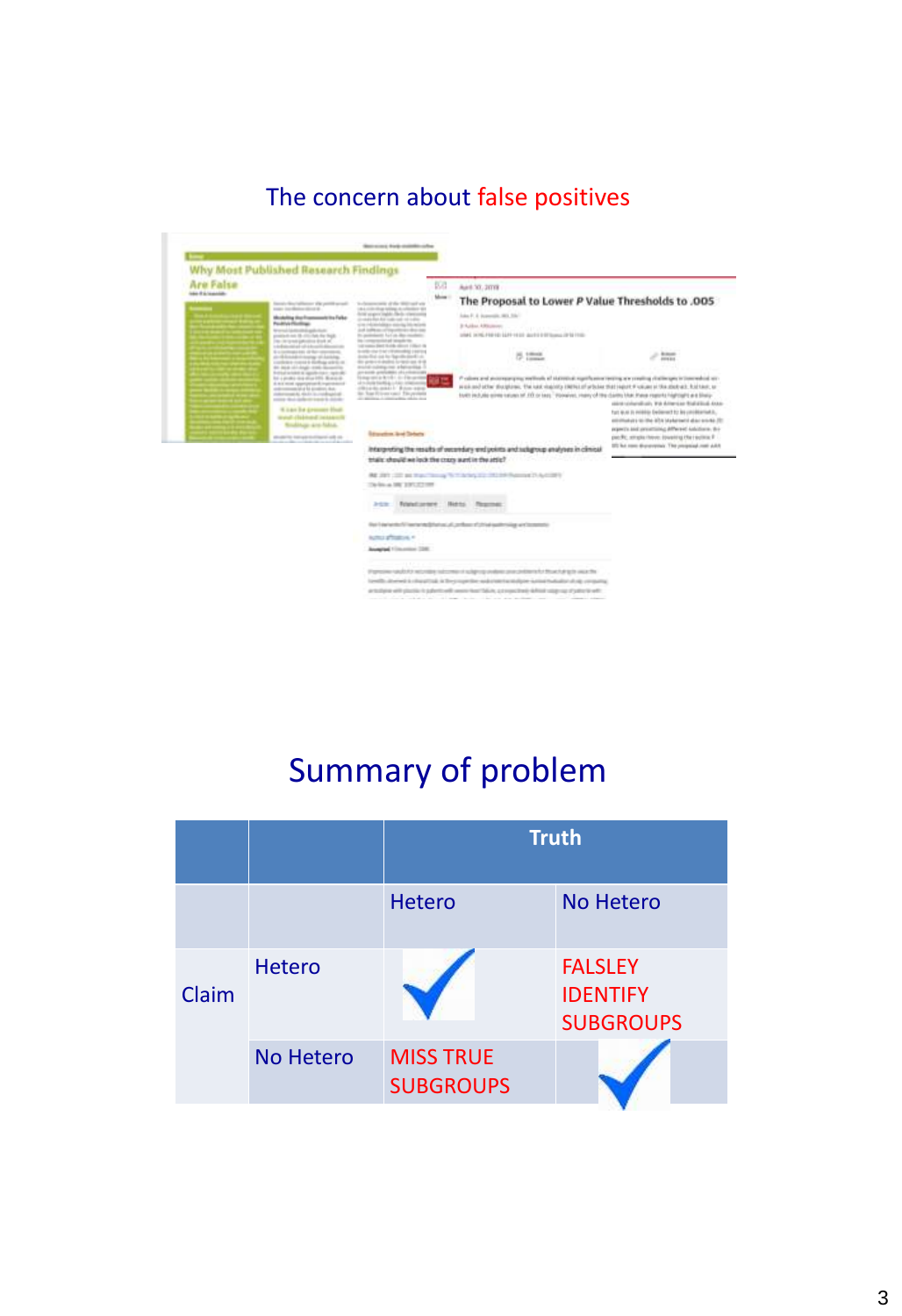### Approach might differ by context

- Consider decision-making context
	- Inform regulatory decisions
	- Inform adoption and re-imbursement decisions
	- Inform clinical decision-making
	- Inform decisions regarding the conduct and design of future clinical studies

7

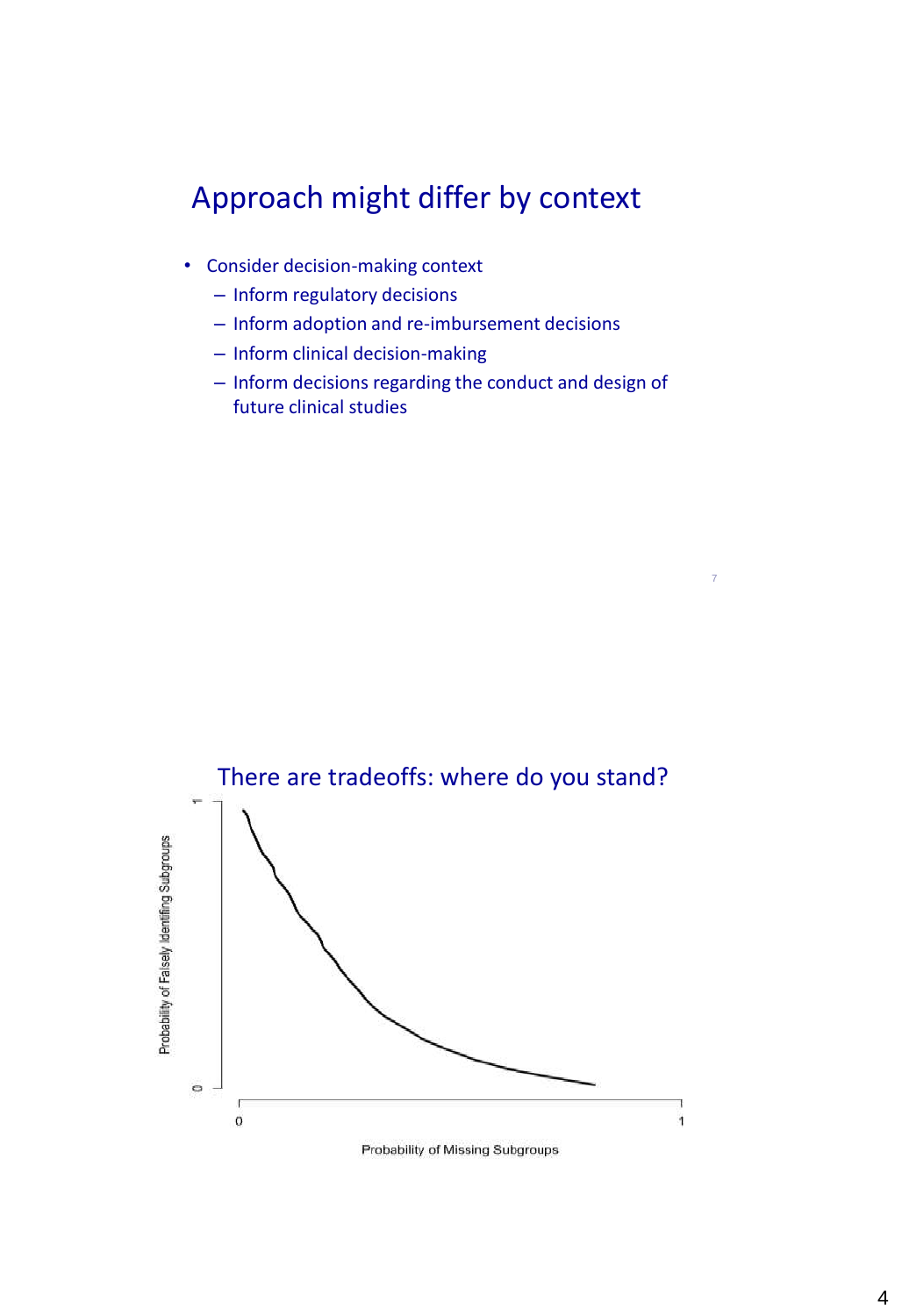# Are you a Karl, a Robert, or a Peter?



### The poll

https://myispor.cnf.io/sessions/gjbs/#!/dashboard Approach to subgroups.

Which one would you prefer?

- 1. 5% false negatives, 95% false positives [Karl]
- 2. 50% false negatives, 50% false positives [Robert]
- 3. 95% false negatives, 5% false positives [Peter]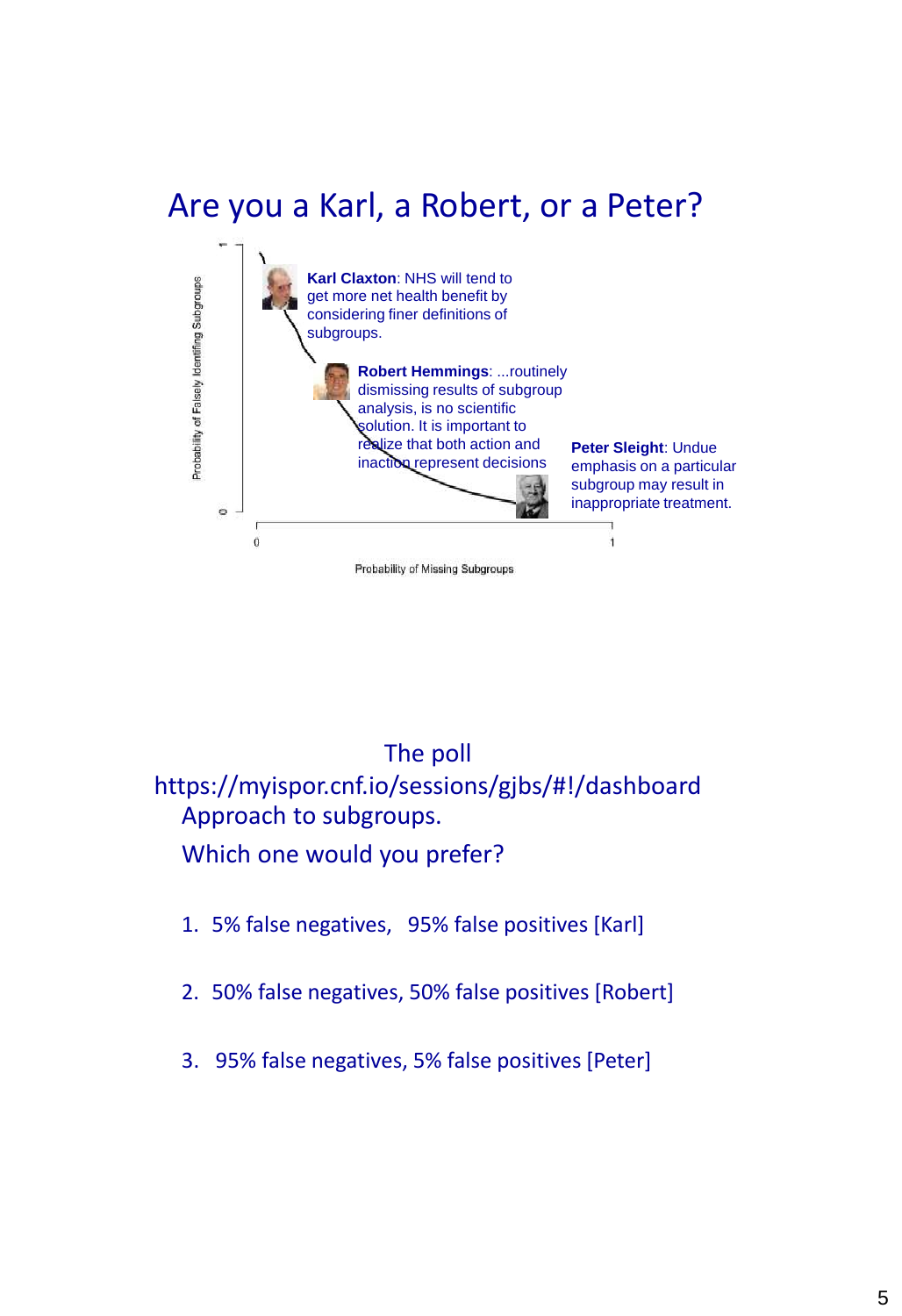#### **Harnessing causal inference.. Predicting individual-level treatment effects (Rubin 1977, Holland 1986)**

- *T<sup>i</sup>* is treatment indicator: 1 treatment group, 0 control
- Interested in causal relationship between  $T_i$  and  $Y_i$
- Individual, i potential outcomes  $Y_{i0}$  and  $Y_{i1}$  under control and treated states
- Ideally observe treatment effect for each individual  $\tau_i = Y_{i1} Y_{i0}$
- BUT cannot observe both outcomes
- **Objective of methods: impute missing potential outcome**
- **Recognize each individual may have different response to treatment..**

11

## RCTs inadequate

- Bradford Hill, 1960: 'do not answer the concern about the most likely outcome when this particular drug is given to a particular patient'
- Must recognize and estimate heterogeneous treatment effects Problem 1: lack of power
- RCTs powered for main treatment effects, to give similar power for interaction effects, four-fold increase in sample size
- Subgroup interactions, 20 binary characteristics, 1 million subgroups
- Low proportion true positives, low power, high rate false discoveries Problem 2: ignores effect modifiers not unobserved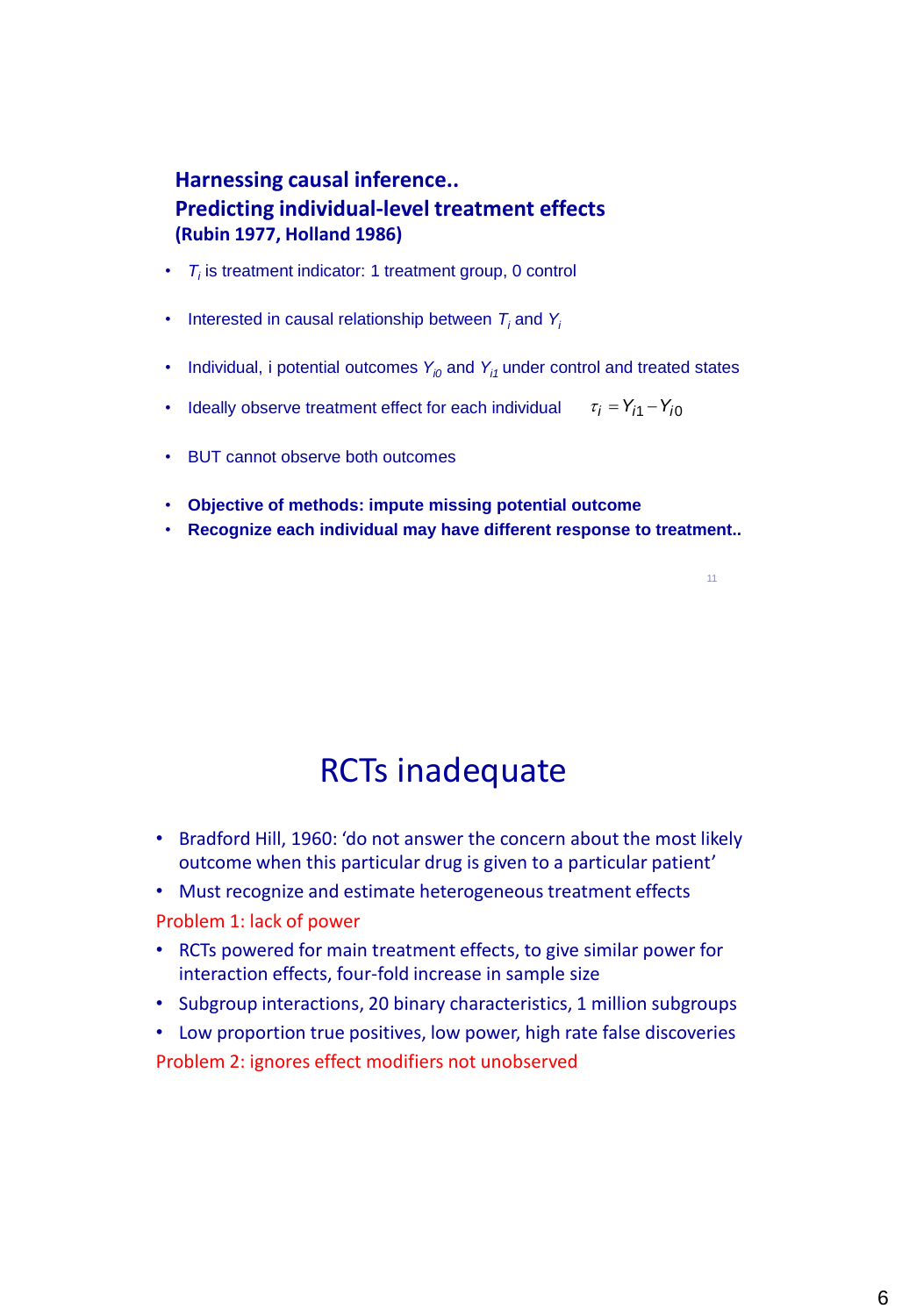# High profile example

Comparison of ticagrelor with clopidogrel in patients with a planned invasive strategy for acute coronary syndromes (PLATO): a randomised double-blind study

, Robert A Hamington, Stepan r C. Heatur, Filâlam Evropa actorer, Sloven Filoslavi, Filosop Koliv<br>13. Andret F. Storey, Cambil Wojdyka, Lura Wallenblin for the

Methods At rande tratagy was pla<br>sut ST elevation ed for 13408 (72-0%) of 1862 m). In x i assigned in a one-to-one to<br>clopidogred and placeho (3<br>day) for 6–12 months. All p

ps . In<br>the primary of Particular were assigned to transport and 60% to chepide<br>great, The primary coupling the control of the control of the primary control and<br>a fit is 34, 65% Cl 0 75–0 54 p. 0025). These was as differ

interpretation Ticagrake assess to be a batt<br>where an early invarive strategy is planned



13

#### FDA Commentary

"Evidence efficacy in US population equivocal. ..PLATO not designed specifically to show evidence efficacy compared to clopidogrel in the US only.

Several potential explanatory factors explored including: compliance, statin exposure, low ticagrelor exposure, chance finding…. None satisfactorily explained the observed benefit of clopidogrel over ticagrelor in the USA.

"Although I consider the likelihood that the US/OUS was chance.. I believe evidence aspirin dose explains difference powerful further basis for approval..."

By a 7 to 1 vote FDA recommended approval

14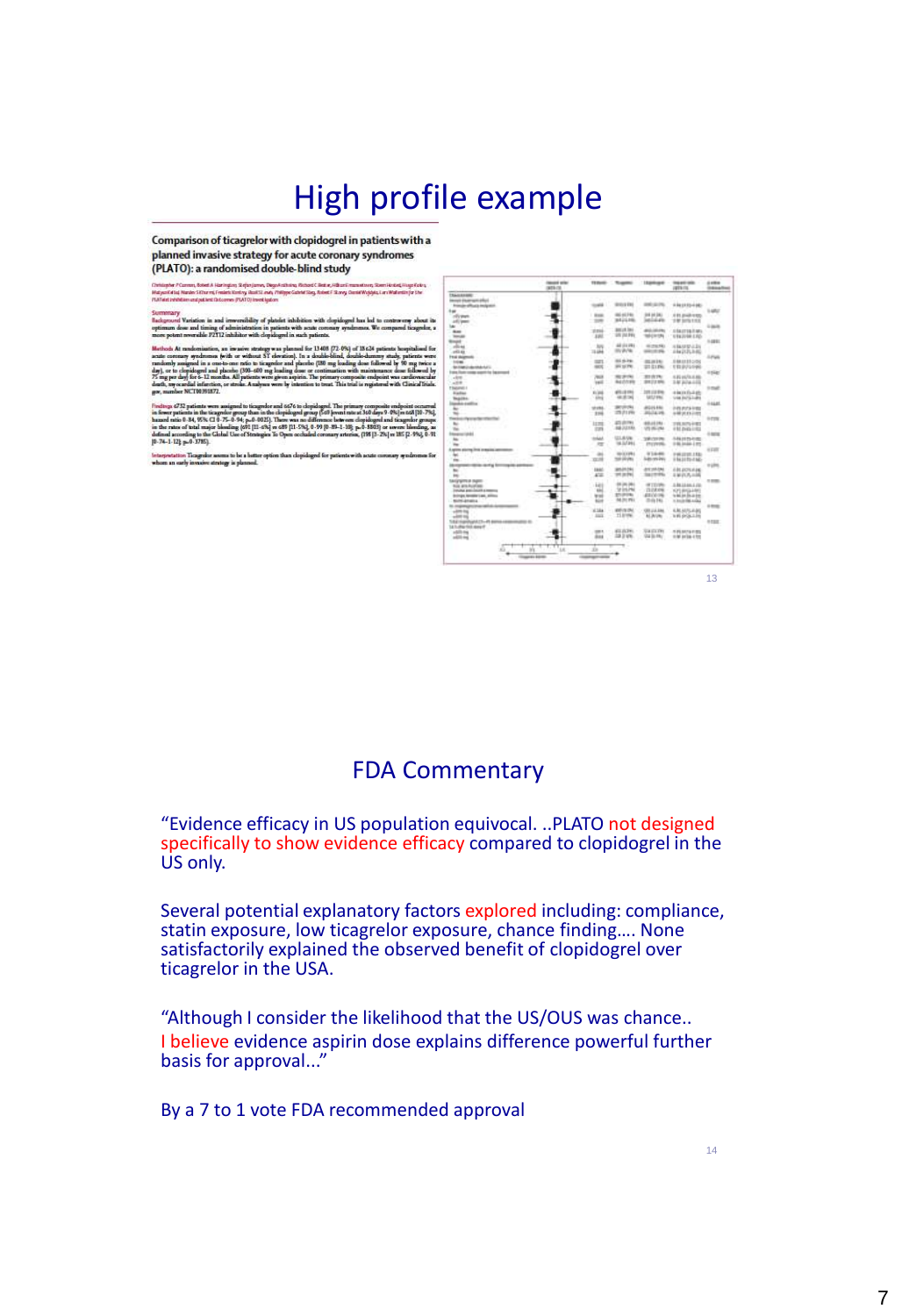# Warren Stephens

- Questioning current methods of evidence generation
- Highlighting the trade-offs that are made implicitly with the limitations of current data
- How to better align incentives for regulators/payers/clinicians to make more efficient (equitable) decisions

# Neil Hawkins

- Vital to incorporate prior beliefs about anticipated subgroup effects
- Incorporate that into fully Bayesian approaches.
- Bayesian approach relies on 'valid' expert elicitation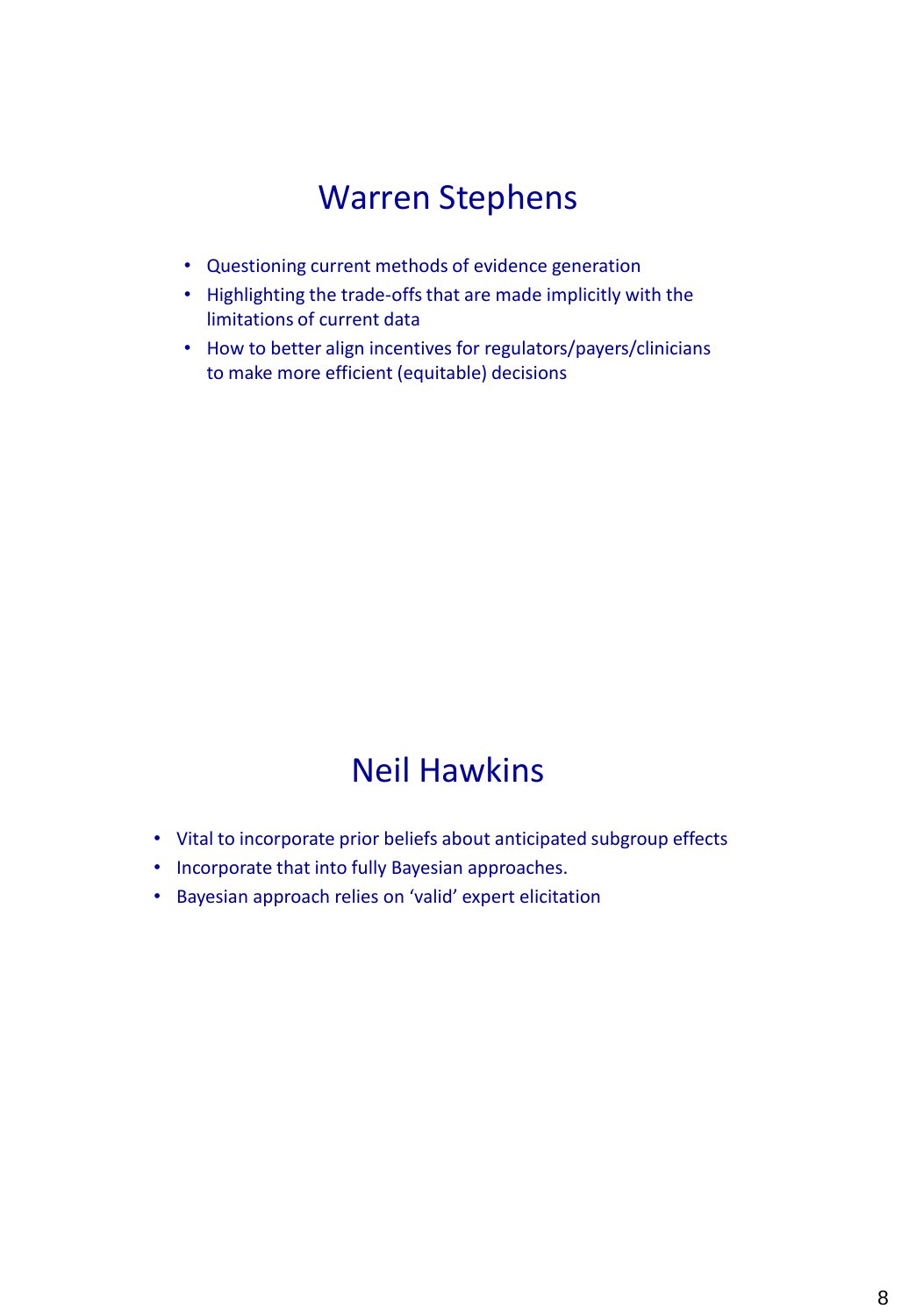# Anirban Basu

- Heterogeneity according to unobserved and observed factors
- Instrumental variable approach can fully explore heterogeneity
- Harnesses this with large-scale RWE
- Rests on valid, continuous instruments, large data, and some parametric assumptions

# Future research agendas

- Want to push out the ROC curve..
- Require adaption of appropriate methods from causal inference
- Machine learning (e.g. LASSO), try and avoid false positives.
- See also Imbens and Athey 'honest confidence intervals'

| Recursive partitioning for heterogeneous causal effects                                      |
|----------------------------------------------------------------------------------------------|
|                                                                                              |
|                                                                                              |
|                                                                                              |
| presentatif as anything a con-<br>make asked that his associational condition of this point. |

- RWE alone will not save the day
- Careful testing and evaluation of methods also essential